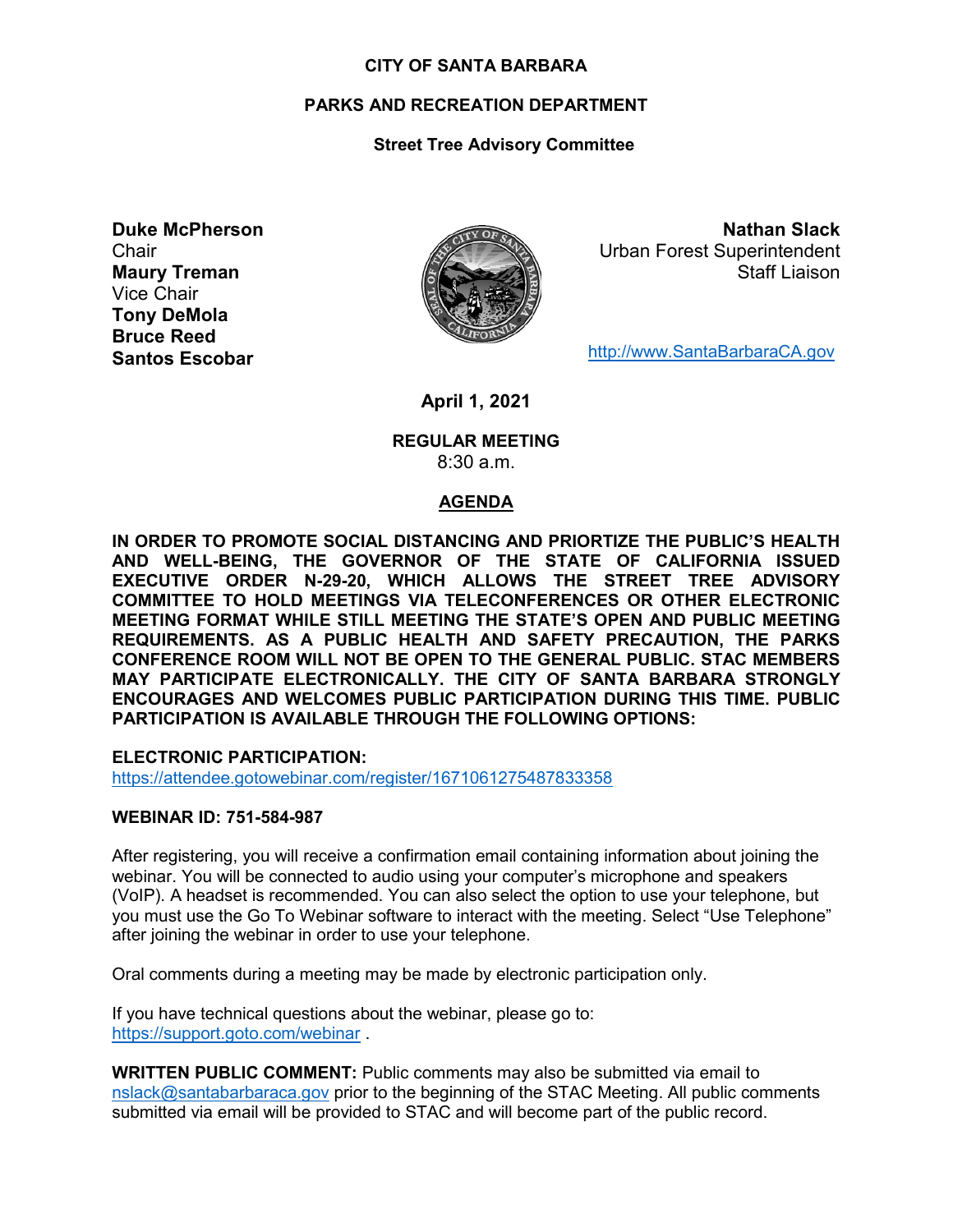**PUBLIC COMMENT:** Public comment on matters not listed on the agenda will occur at the beginning of the meeting. Members of the public wishing to speak must "raise their hand" in the GoToWebinar platform by selecting the virtual hand icon, which is generally located on most devices in the upper right hand corner of the screen. When persons are called on to speak, their microphone will be activated and they will be notified to begin speaking. Each speaker will be given a total of one minute to address the STAC.

**PUBLIC COMMENT ON AGENDIZED ITEMS:** Members of the public wishing to speak on a matter on the agenda must "raise their hand" in the GoToWebinar platform by selecting the virtual hand icon during the presentation of that item. The "raise hand" icon is generally located on most devices in the upper right hand corner of the screen. When persons are called on to speak, their microphone will be activated and they will be notified to begin speaking. Each speaker will be given a total of one minute to address the STAC.

# **PUBLIC INFORMATION**

Materials related to an item on this agenda submitted to the Street Tree Advisory Committee after distribution of the agenda packet are available for public inspection in the Parks Division Office located at 402 E. Ortega Street, Santa Barbara, CA 93101, during normal business hours.

#### **CALL TO ORDER**

#### **ROLL CALL**

# **CHANGES TO THE AGENDA**

#### **APPROVAL OF MINUTES**

A. Regular Meeting March 4, 2021

# **MEMBER AND STAFF COMMUNICATIONS**

A. Parks and Recreation Commission actions

# **NEW BUSINESS**

#### **TREE REMOVAL CONSIDERATIONS STREET TREES**

1. 205 Toyon Dr.- *Washingtonia robusta*, Mexican Fan Palm – Matto Mildenberger

# **SETBACK TREES**

- 1. 600 W. Islay St. *Platanus racemosa,* California Sycamore Jay Duffy
- 2. 2054 Chino St. *Washingtonia robusta*, Mexican Fan Palm Bart Spaulding
- 3. 225 Mohawk Rd. *Corymbia ficifolia*, Red Flowering Gum Susan Spieler
- 4. 229 San Clemente St. *Archontophoenix cunninghamiana*, King Palm Jeremy Ellis 223 Equestrian Ave. – *(2) Syagrus romanzoffianum*, Queen Palm – George Westerman
- 5. 1460 Crestline Dr. *Schinus terebinthifolia*, Brazilian Pepper Bart Miller

# **STREET TREE MASTER PLAN**

#### **OLD BUSINESS**

#### **ADJOURNMENT**

**AMERICANS WITH DISABILITIES ACT:** In compliance with the Americans with Disabilities Act, if you need special assistance to participate in this meeting, please contact Nathan Slack at